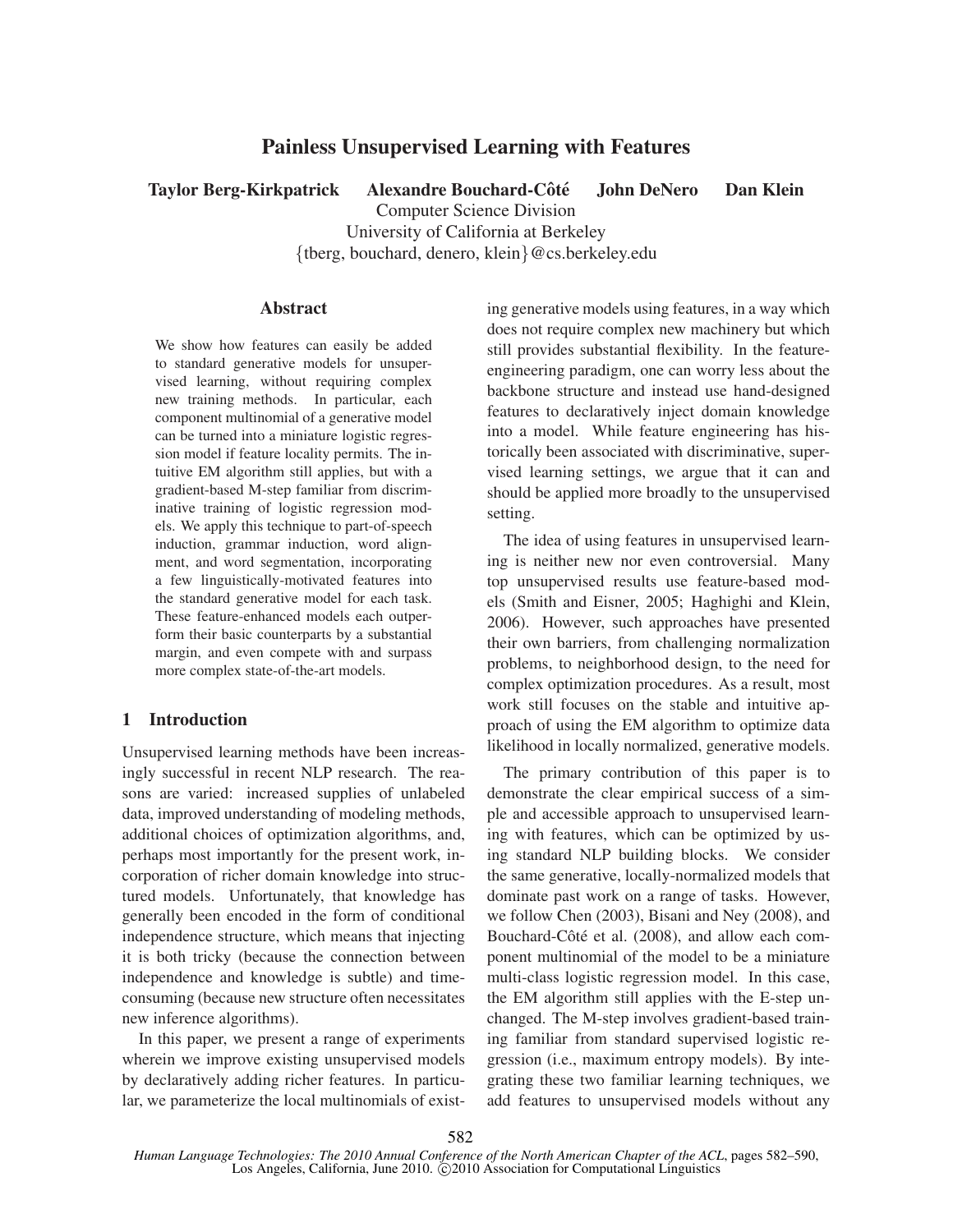specialized learning or inference.

A second contribution of this work is to show that further gains can be achieved by directly optimizing data likelihood with LBFGS (Liu et al., 1989). This alternative optimization procedure requires no additional machinery beyond what EM uses. This approach is still very simple to implement, and we found that it empirically outperforms EM.

This paper is largely empirical; the underlying optimization techniques are known, even if the overall approach will be novel to many readers. As an empirical demonstration, our results span an array of unsupervised learning tasks: part-of-speech induction, grammar induction, word alignment, and word segmentation. In each task, we show that declaring a few linguistically motivated feature templates yields state-of-the-art results.

## 2 Models

We start by explaining our feature-enhanced model for part-of-speech (POS) induction. This particular example illustrates our approach to adding features to unsupervised models in a well-known NLP task. We then explain how the technique applies more generally.

#### 2.1 Example: Part-of-Speech Induction

POS induction consists of labeling words in text with POS tags. A hidden Markov model (HMM) is a standard model for this task, used in both a frequentist setting (Merialdo, 1994; Elworthy, 1994) and in a Bayesian setting (Goldwater and Griffiths, 2007; Johnson, 2007).

A POS HMM generates a sequence of words in order. In each generation step, an observed word emission  $y_i$  and a hidden successor POS tag  $z_{i+1}$  are generated independently, conditioned on the current POS tag  $z_i$ . This process continues until an absorbing stop state is generated by the transition model.

There are two types of conditional distributions in the model—emission and transition probabilities that are both multinomial probability distributions. The joint likelihood factors into these distributions:

$$
P_{\theta}(\mathbf{Y} = \mathbf{y}, \mathbf{Z} = \mathbf{z}) = P_{\theta}(Z_1 = z_1) \cdot \prod_{i=1}^{|\mathbf{z}|} P_{\theta}(Y_i = y_i | Z_i = z_i) \cdot P_{\theta}(Z_{i+1} = z_{i+1} | Z_i = z_i)
$$

The emission distribution  $P_{\theta}(Y_i = y_i | Z_i = z_i)$  is parameterized by conditional probabilities  $\theta_{v,z,\text{EMIT}}$ for each word  $y$  given tag  $z$ . Alternatively, we can express this emission distribution as the output of a logistic regression model, replacing the explicit conditional probability table by a logistic function parameterized by weights and features:

$$
\theta_{y,z,\text{EMIT}}(\mathbf{w}) = \frac{\exp \langle \mathbf{w}, \mathbf{f}(y,z,\text{EMIT}) \rangle}{\sum_{y'} \exp \langle \mathbf{w}, \mathbf{f}(y',z,\text{EMIT}) \rangle}
$$

This feature-based logistic expression is equivalent to the flat multinomial in the case that the feature function  $f(y, z, EMIT)$  consists of all indicator features on tuples  $(y, z, EMIT)$ , which we call BASIC features. The equivalence follows by setting weight  $w_{y,z,\text{EMIT}} = \log(\theta_{y,z,\text{EMIT}})^{1}$  This formulation is known as the natural parameterization of the multinomial distribution.

In order to enhance this emission distribution, we include coarse features in  $f(y, z, EMIT)$ , in addition to the BASIC features. Crucially, these features can be active across multiple  $(y, z)$  values. In this way, the model can abstract general patterns, such as a POS tag co-occurring with an inflectional morpheme. We discuss specific POS features in Section 4.

### 2.2 General Directed Models

Like the HMM, all of the models we propose are based on locally normalized generative decisions that condition on some context. In general, let  $X =$  $(Z, Y)$  denote the sequence of generation steps (random variables) where Z contains all hidden random variables and Y contains all observed random variables. The joint probability of this directed model factors as:

$$
P_{\mathbf{w}}(\mathbf{X}=\mathbf{x})=\prod_{i\in I}P_{\mathbf{w}}\left(X_i=x_i\big|X_{\pi(i)}=x_{\pi(i)}\right),
$$

where  $X_{\pi(i)}$  denotes the parents of  $X_i$  and I is the index set of the variables in X.

In the models that we use, each factor in the above expression is the output of a local logistic regression

<sup>&</sup>lt;sup>1</sup>As long as no transition or emission probabilities are equal to zero. When zeros are present, for instance to model that an absorbing stop state can only transition to itself, it is often possible to absorb these zeros into a *base measure*. All the arguments in this paper carry with a structured base measure; we drop it for simplicity.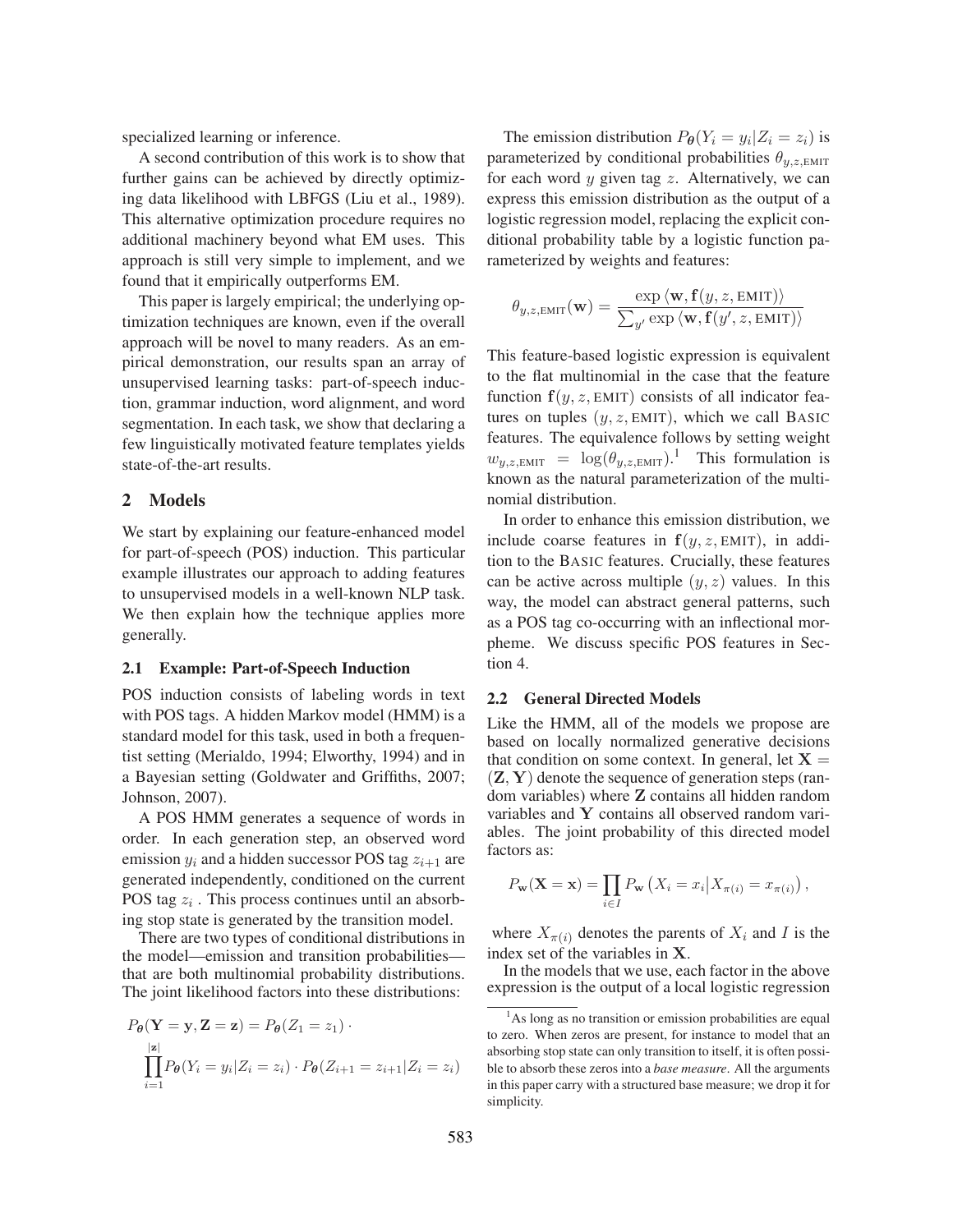model parameterized by w:

$$
P_{\mathbf{w}}(X_i = d | X_{\pi(i)} = c) = \frac{\exp\langle \mathbf{w}, \mathbf{f}(d, c, t) \rangle}{\sum_{d'} \exp\langle \mathbf{w}, \mathbf{f}(d', c, t) \rangle}
$$

Above,  $d$  is the generative decision value for  $X_i$ picked by the model,  $c$  is the conditioning context tuple of values for the parents of  $X_i$ , and t is the type of decision being made. For instance, the POS HMM has two types of decisions: transitions and emissions. In the emission model, the type  $t$  is EMIT, the decision  $d$  is a word and the context  $c$  is a tag. The denominator normalizes the factor to be a probability distribution over decisions.

The objective function we derive from this model is the marginal likelihood of the observations y, along with a regularization term:

$$
L(\mathbf{w}) = \log P_{\mathbf{w}}(\mathbf{Y} = \mathbf{y}) - \kappa ||\mathbf{w}||_2^2 \tag{1}
$$

This model has two advantages over the more prevalent form of a feature-rich unsupervised model, the globally normalized Markov random field.<sup>2</sup> First, as we explain in Section 3, optimizing our objective does not require computing expectations over the joint distribution. In the case of the POS HMM, for example, we do not need to enumerate an infinite sum of products of potentials when optimizing, in contrast to Haghighi and Klein (2006). Second, we found that locally normalized models empirically outperform their globally normalized counterparts, despite their efficiency and simplicity.

## 3 Optimization

#### 3.1 Optimizing with Expectation Maximization

In this section, we describe the EM algorithm applied to our feature-rich, locally normalized models. For models parameterized by standard multinomials, EM optimizes  $L(\theta) = \log P_{\theta}(\mathbf{Y} = \mathbf{y})$  (Dempster et al., 1977). The E-step computes expected counts for each tuple of decision  $d$ , context  $c$ , and multinomial type t:

$$
e_{d,c,t} \leftarrow \mathbb{E}_{\theta} \left[ \sum_{i \in I} \mathbb{1}(X_i = d, X_{\pi(i)} = c, t) \middle| \mathbf{Y} = \mathbf{y} \right] \quad (2)
$$

These expected counts are then normalized in the M-step to re-estimate  $\theta$ :

$$
\theta_{d,c,t} \leftarrow \frac{e_{d,c,t}}{\sum_{d'} e_{d',c,t}}
$$

Normalizing expected counts in this way maximizes the expected complete log likelihood with respect to the current model parameters.

EM can likewise optimize  $L(\mathbf{w})$  for our locally normalized models with logistic parameterizations. The E-step first precomputes multinomial parameters from w for each decision, context, and type:

$$
\theta_{d,c,t}(\mathbf{w}) \leftarrow \frac{\exp\langle\mathbf{w}, \mathbf{f}(d,c,t)\rangle}{\sum_{d'} \exp\langle\mathbf{w}, \mathbf{f}(d',c,t)\rangle}
$$

Then, expected counts e are computed according to Equation 2. In the case of POS induction, expected counts are computed with the forwardbackward algorithm in both the standard and logistic parameterizations. The only change is that the conditional probabilities  $\theta$  are now functions of w.

The M-step changes more substantially, but still relies on canonical NLP learning methods. We wish to choose w to optimize the regularized expected complete log likelihood:

$$
\ell(\mathbf{w}, \mathbf{e}) = \sum_{d,c,t} e_{d,c,t} \log \theta_{d,c,t}(\mathbf{w}) - \kappa ||\mathbf{w}||_2^2 \quad (3)
$$

We optimize this objective via a gradient-based search algorithm like LBFGS. The gradient with respect to w takes the form

$$
\nabla \ell(\mathbf{w}, \mathbf{e}) = \sum_{d,c,t} e_{d,c,t} \cdot \Delta_{d,c,t}(\mathbf{w}) - 2\kappa \cdot \mathbf{w}
$$
 (4)  

$$
\Delta_{d,c,t}(\mathbf{w}) = \mathbf{f}(d,c,t) - \sum_{d'} \theta_{d',c,t}(\mathbf{w}) \mathbf{f}(d',c,t)
$$

This gradient matches that of regularized logistic regression in a supervised model: the difference  $\Delta$  between the observed and expected features, summed over every decision and context. In the supervised case, we would observe the count of occurrences of  $(d, c, t)$ , but in the unsupervised M-step, we instead substitute expected counts  $e_{d,c,t}$ .

This gradient-based M-step is an iterative procedure. For each different value of w considered during the search, we must recompute  $\theta(\mathbf{w})$ , which requires computation in proportion to the size of the

<sup>&</sup>lt;sup>2</sup>The locally normalized model class is actually equivalent to its globally normalized counterpart when the former meets the following three conditions: (1) The graphical model is a directed tree. (2) The BASIC features are included in f. (3) We do not include regularization in the model ( $\kappa = 0$ ). This follows from Smith and Johnson (2007).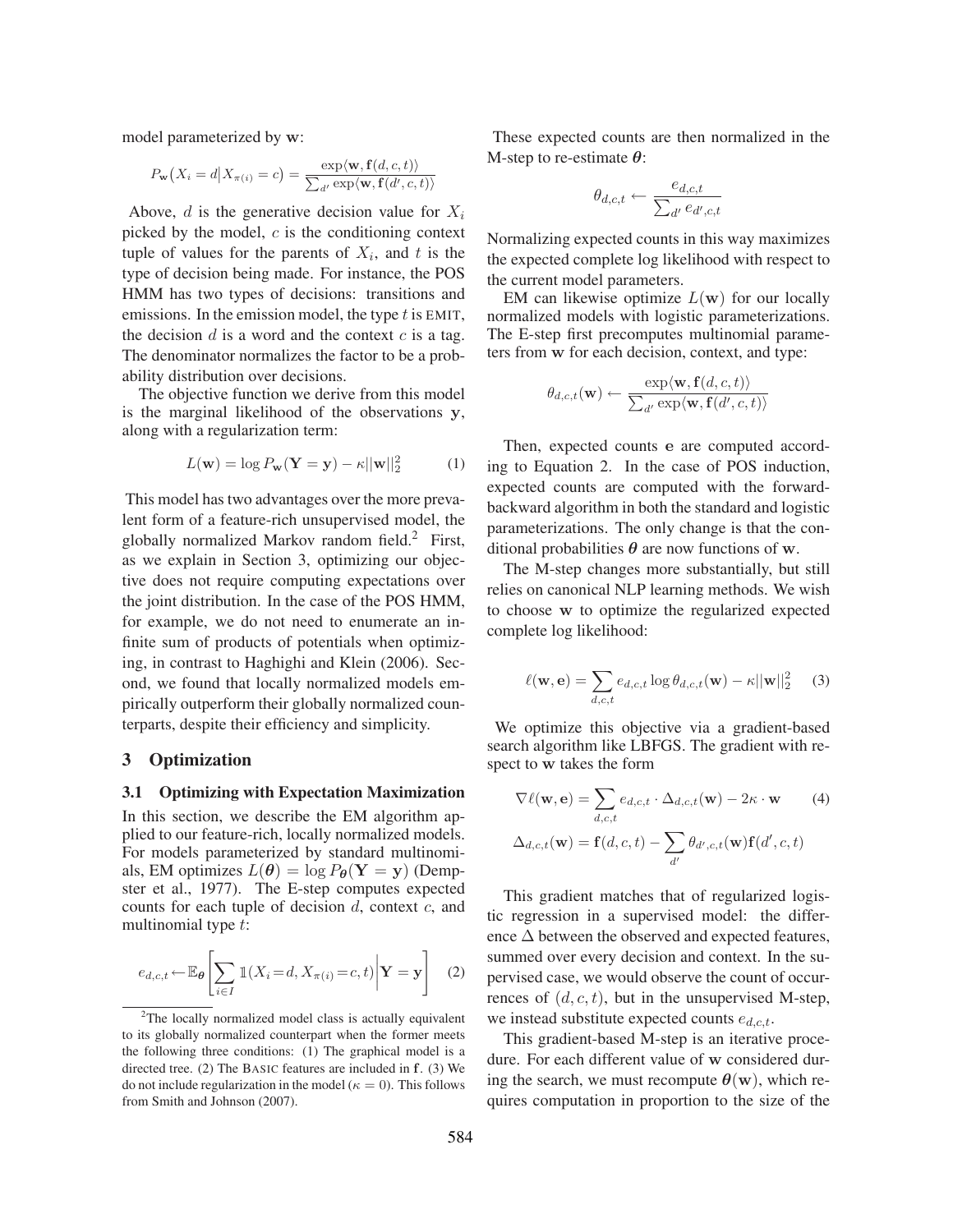parameter space. However, e stays fixed throughout the M-step. Algorithm 1 outlines EM in its entirety. The subroutine climb $(\cdot, \cdot, \cdot)$  represents a generic optimization step such as an LBFGS iteration.

| <b>Algorithm 1 Feature-enhanced EM</b>                                                                              |                        |
|---------------------------------------------------------------------------------------------------------------------|------------------------|
| repeat                                                                                                              |                        |
| Compute expected counts e                                                                                           | $\triangleright$ Eq. 2 |
| repeat                                                                                                              |                        |
| Compute $\ell(\mathbf{w}, \mathbf{e})$                                                                              | $\triangleright$ Eq. 3 |
| Compute $\nabla \ell(\mathbf{w}, \mathbf{e})$                                                                       | $\triangleright$ Eq. 4 |
| $\mathbf{w} \leftarrow \text{climb}(\mathbf{w}, \ell(\mathbf{w}, \mathbf{e}), \nabla \ell(\mathbf{w}, \mathbf{e}))$ |                        |
| until convergence                                                                                                   |                        |
| until convergence                                                                                                   |                        |

#### 3.2 Direct Marginal Likelihood Optimization

Another approach to optimizing Equation 1 is to compute the gradient of the log marginal likelihood directly (Salakhutdinov et al., 2003). The gradient turns out to have the same form as Equation 4, with the key difference that  $e_{d,c,t}$  is recomputed for every different value of w. Algorithm 2 outlines the procedure. Justification for this algorithm appears in the Appendix.

| <b>Algorithm 2</b> Feature-enhanced direct gradient                                                  |                        |  |
|------------------------------------------------------------------------------------------------------|------------------------|--|
| repeat                                                                                               |                        |  |
| Compute expected counts e                                                                            | $\triangleright$ Eq. 2 |  |
| Compute $L(\mathbf{w})$                                                                              | $\triangleright$ Eq. 1 |  |
| Compute $\nabla \ell(\mathbf{w}, \mathbf{e})$                                                        | $\triangleright$ Eq. 4 |  |
| $\mathbf{w} \leftarrow \text{climb}(\mathbf{w}, L(\mathbf{w}), \nabla \ell(\mathbf{w}, \mathbf{e}))$ |                        |  |
| until convergence                                                                                    |                        |  |

In practice, we find that this optimization approach leads to higher task accuracy for several models. However, in cases where computing  $e_{d,c,t}$ is expensive, EM can be a more efficient alternative.

## 4 Part-of-Speech Induction

We now describe experiments that demonstrate the effectiveness of locally normalized logistic models. We first use the bigram HMM described in Section 2.1 for POS induction, which has two types of multinomials. For type EMIT, the decisions  $d$  are words and contexts  $c$  are tags. For type TRANS, the decisions and contexts are both tags.

## 4.1 POS Induction Features

We use the same set of features used by Haghighi and Klein (2006) in their baseline globally normalized Markov random field (MRF) model. These are all coarse features on emission contexts that activate for words with certain orthographic properties. We use only the BASIC features for transitions. For an emission with word  $y$  and tag  $z$ , we use the following feature templates:

| BASIC:                 | $\mathbb{1}(y = \cdot, z = \cdot)$                                       |
|------------------------|--------------------------------------------------------------------------|
| <b>CONTAINS-DIGIT:</b> | Check if $y$ contains digit and conjoin                                  |
|                        | with $z$ :                                                               |
|                        | $\mathbb{1}(\text{containsDigit}(y) = \cdot, z = \cdot)$                 |
|                        | CONTAINS-HYPHEN: $\mathbb{1}$ (containsHyphen $(x) = \cdot, z = \cdot$ ) |
| INITIAL-CAP:           | Check if the first letter of $y$ is                                      |
|                        | capitalized: $\mathbb{1}$ (isCap(y) = $\cdot$ , z = $\cdot$ )            |
| $N-GRAM:$              | Indicator functions for character n-                                     |
|                        | grams of up to length 3 present in $y$ .                                 |

#### 4.2 POS Induction Data and Evaluation

We train and test on the entire WSJ tag corpus (Marcus et al., 1993). We attempt the most difficult version of this task where the only information our system can make use of is the unlabeled text itself. In particular, we do not make use of a tagging dictionary. We use 45 tag clusters, the number of POS tags that appear in the WSJ corpus. There is an identifiability issue when evaluating inferred tags. In order to measure accuracy on the hand-labeled corpus, we map each cluster to the tag that gives the highest accuracy, the many-1 evaluation approach (Johnson, 2007). We run all POS induction models for 1000 iterations, with 10 random initializations. The mean and standard deviation of many-1 accuracy appears in Table 1.

## 4.3 POS Induction Results

We compare our model to the basic HMM and a bigram version of the feature-enhanced MRF model of Haghighi and Klein (2006). Using EM, we achieve a many-1 accuracy of 68.1. This outperforms the basic HMM baseline by a 5.0 margin. The same model, trained using the direct gradient approach, achieves a many-1 accuracy of 75.5, outperforming the basic HMM baseline by a margin of 12.4. These results show that the direct gradient approach can offer additional boosts in performance when used with a feature-enhanced model. We also outperform the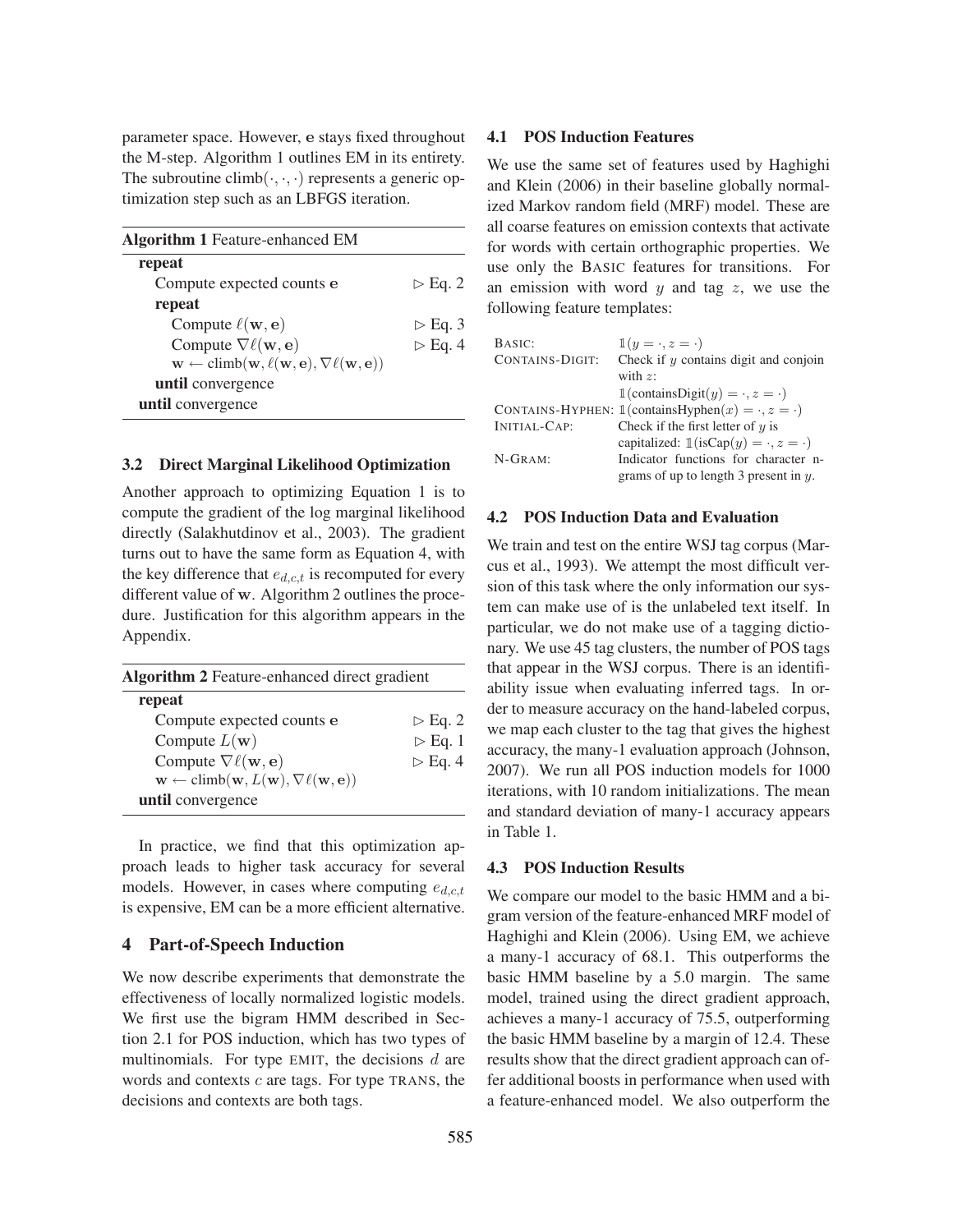globally normalized MRF, which uses the same set of features and which we train using a direct gradient approach.

To the best of our knowledge, our system achieves the best performance to date on the WSJ corpus for totally unsupervised POS tagging.<sup>3</sup>

## 5 Grammar Induction

We next apply our technique to a grammar induction task: the unsupervised learning of dependency parse trees via the dependency model with valence (DMV) (Klein and Manning, 2004). A dependency parse is a directed tree over tokens in a sentence. Each edge of the tree specifies a directed dependency from a head token to a dependent, or argument token. Thus, the number of dependencies in a parse is exactly the number of tokens in the sentence, not counting the artificial root token.

#### 5.1 Dependency Model with Valence

The DMV defines a probability distribution over dependency parse trees. In this head-outward attachment model, a parse and the word tokens are derived together through a recursive generative process. For each token generated so far, starting with the root, a set of left dependents is generated, followed by a set of right dependents.

There are two types of multinomial distributions in this model. The Bernoulli STOP probabilities  $\theta_{d,c,\text{STOP}}$  capture the valence of a particular head. For this type, the decision  $d$  is whether or not to stop generating arguments, and the context  $c$  contains the current head h, direction  $\delta$  and adjacency  $adj$ . If a head's stop probability is high, it will be encouraged to accept few arguments. The ATTACH multinomial probability distributions  $\theta_{d,c,ATTACH}$  capture attachment preferences of heads. For this type, a decision  $d$  is an argument token  $a$ , and the context  $c$ consists of a head h and a direction  $\delta$ .

We take the same approach as previous work (Klein and Manning, 2004; Cohen and Smith, 2009) and use gold POS tags in place of words.

## 5.2 Grammar Induction Features

One way to inject knowledge into a dependency model is to encode the similarity between the various morphological variants of nouns and verbs. We encode this similarity by incorporating features into both the STOP and the ATTACH probabilities. The attachment features appear below; the stop feature templates are similar and are therefore omitted.

| BASIC:           | $\mathbb{1}(a = \cdot, h = \cdot, \delta = \cdot)$                             |  |  |
|------------------|--------------------------------------------------------------------------------|--|--|
| NOUN:            | Generalize the morphological variants of                                       |  |  |
|                  | nouns by using is Noun( $\cdot$ ):                                             |  |  |
|                  | $\mathbb{1}(a = \cdot, \text{isNoun}(h) = \cdot, \delta = \cdot)$              |  |  |
|                  | $\mathbb{1}$ (isNoun $(a) = \cdot, h = \cdot, \delta = \cdot$ )                |  |  |
|                  | $\mathbb{1}$ (isNoun $(a) = \cdot$ , isNoun $(h) = \cdot$ , $\delta = \cdot$ ) |  |  |
| VERB:            | Same as above, generalizing verbs instead                                      |  |  |
|                  | of nouns by using is Verb $(\cdot)$                                            |  |  |
|                  | NOUN-VERB: Same as above, generalizing<br>with                                 |  |  |
|                  | $isVerbOrNoun(\cdot) = isVerb(\cdot) \vee isNoun(\cdot)$                       |  |  |
| <b>BACK-OFF:</b> | We add versions of all other features that                                     |  |  |
|                  | ignore direction or adjacency.                                                 |  |  |

While the model has the expressive power to allow specific morphological variants to have their own behaviors, the existence of coarse features encourages uniform analyses, which in turn gives better accuracies.

Cohen and Smith's (2009) method has similar characteristics. They add a shared logistic-normal prior (SLN) to the DMV in order to tie multinomial parameters across related derivation events. They achieve their best results by only tying parameters between different multinomials when the corresponding contexts are headed by nouns and verbs. This observation motivates the features we choose to incorporate into the DMV.

#### 5.3 Grammar Induction Data and Evaluation

For our English experiments we train and report directed attachment accuracy on portions of the WSJ corpus. We work with a standard, reduced version of WSJ, WSJ10, that contains only sentences of length 10 or less after punctuation has been removed. We train on sections 2-21, and use section 22 as a development set. We report accuracy on section 23. These are the same training, development, and test sets used by Cohen and Smith (2009). The regularization parameter  $(\kappa)$  is tuned on the development set to maximize accuracy.

For our Chinese experiments, we use the same corpus and training/test split as Cohen and Smith

<sup>&</sup>lt;sup>3</sup>Haghighi and Klein (2006) achieve higher accuracies by making use of labeled prototypes. We do not use any external information.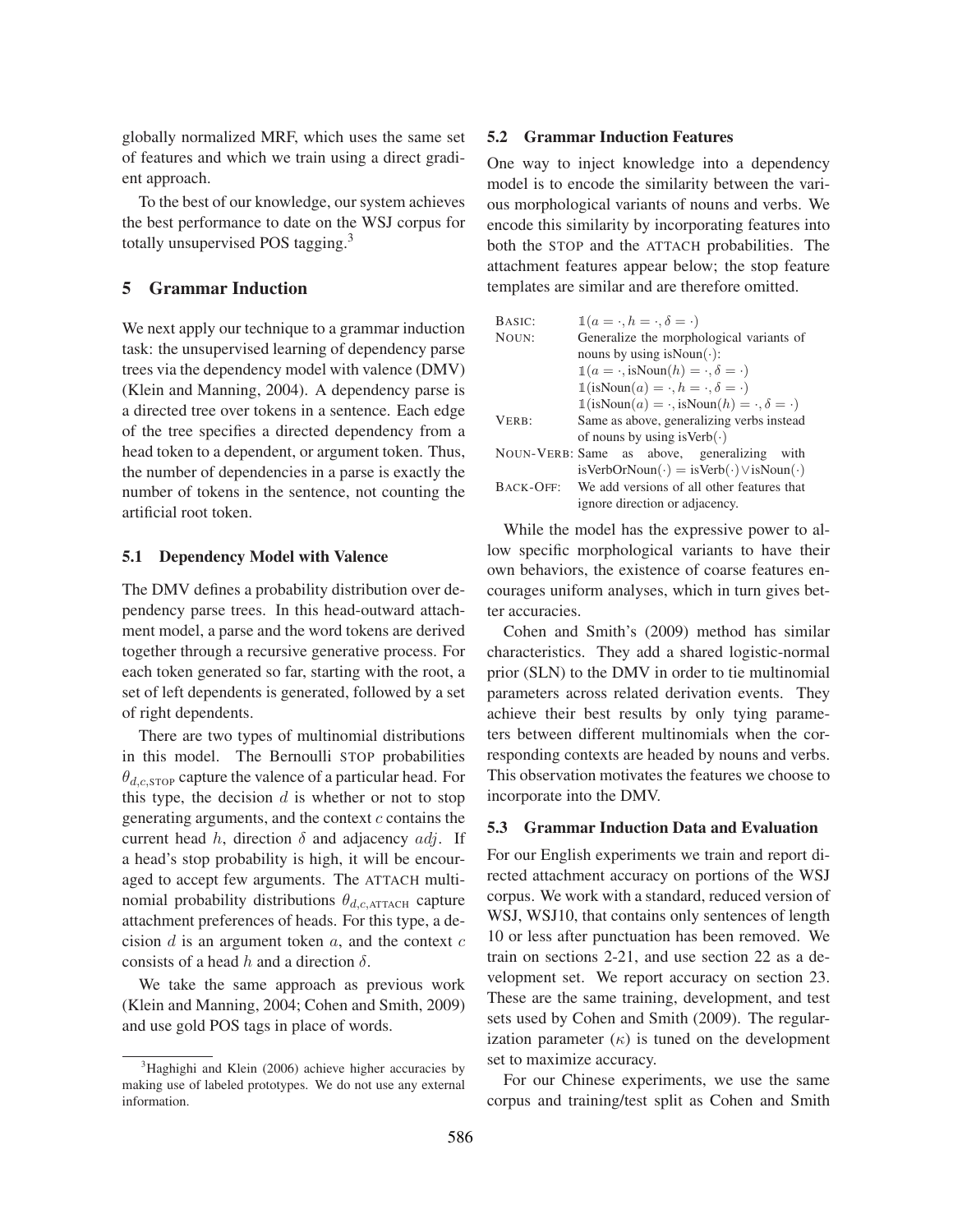(2009). We train on sections 1-270 of the Penn Chinese Treebank (Xue et al., 2002), similarly reduced (CTB10). We test on sections 271-300 of CTB10, and use sections 400-454 as a development set.

The DMV is known to be sensitive to initialization. We use the deterministic harmonic initializer from Klein and Manning (2004). We ran each optimization procedure for 100 iterations. The results are reported in Table 1.

#### 5.4 Grammar Induction Results

We are able to outperform Cohen and Smith's (2009) best system, which requires a more complicated variational inference method, on both English and Chinese data sets. Their system achieves an accuracy of 61.3 for English and an accuracy of 51.9 for Chinese.<sup>4</sup> Our feature-enhanced model, trained using the direct gradient approach, achieves an accuracy of 63.0 for English, and an accuracy of 53.6 for Chinese. To our knowledge, our method for featurebased dependency parse induction outperforms all existing methods that make the same set of conditional independence assumptions as the DMV.

# 6 Word Alignment

Word alignment is a core machine learning component of statistical machine translation systems, and one of the few NLP tasks that is dominantly solved using unsupervised techniques. The purpose of word alignment models is to induce a correspondence between the words of a sentence and the words of its translation.

## 6.1 Word Alignment Models

We consider two classic generative alignment models that are both used heavily today, IBM Model 1 (Brown et al., 1994) and the HMM alignment model (Ney and Vogel, 1996). These models generate a hidden alignment vector z and an observed foreign sentence y, all conditioned on an observed English sentence e. The likelihood of both models takes the form:

$$
P(\mathbf{y}, \mathbf{z}|\mathbf{e}) = \prod_j p(z_j = i|z_{j-1}) \cdot \theta_{y_j, e_i, \text{ALIGN}}
$$

|       | <b>Model</b>                  | <b>Inference</b> | Reg      | Eval       |
|-------|-------------------------------|------------------|----------|------------|
|       | <b>POS Induction</b>          |                  | $\kappa$ | Many-1     |
|       | Basic-HMM                     | EM               |          | 63.1(1.3)  |
| isn   | Feature-MRF                   | <b>LBFGS</b>     | 0.1      | 59.6 (6.9) |
|       | Feature-HMM                   | EM               | 1.0      | 68.1(1.7)  |
|       |                               | <b>LBFGS</b>     | 1.0      | 75.5(1.1)  |
|       | <b>Grammar Induction</b>      |                  | $\kappa$ | Dir        |
|       | <b>Basic-DMV</b>              | <b>EM</b>        |          | 47.8       |
|       | Feature-DMV                   | EM               | 0.05     | 48.3       |
| WSI10 |                               | <b>LBFGS</b>     | 10.0     | 63.0       |
|       | (Cohen and Smith, 2009)       |                  |          | 61.3       |
|       | Basic-DMV                     | EM               |          | 42.5       |
|       | Feature-DMV                   | EM               | 1.0      | 49.9       |
| CIB10 |                               | <b>LBFGS</b>     | 5.0      | 53.6       |
|       | (Cohen and Smith, 2009)       |                  |          | 51.9       |
|       | <b>Word Alignment</b>         |                  | $\kappa$ | <b>AER</b> |
| ChEn  | Basic-Model 1                 | <b>EM</b>        |          | 38.0       |
|       | Feature-Model 1               | EM               |          | 35.6       |
| NIST  | Basic-HMM                     | EM               |          | 33.8       |
|       | Feature-HMM                   | EM               |          | 30.0       |
|       | <b>Word Segmentation</b>      |                  | $\kappa$ | F1         |
|       | Basic-Unigram                 | EM               |          | 76.9(0.1)  |
| BR    | Feature-Unigram               | EM               | 0.2      | 84.5(0.5)  |
|       |                               | <b>LBFGS</b>     | 0.2      | 88.0(0.1)  |
|       | (Johnson and Goldwater, 2009) |                  |          | 87         |

Table 1: Locally normalized feature-based models outperform all proposed baselines for all four tasks. LBFGS outperformed EM in all cases where the algorithm was sufficiently fast to run. Details of each experiment appear in the main text.

The distortion term  $p(z_j = i|z_{j-1})$  is uniform in Model 1, and Markovian in the HMM. See Liang et al. (2006) for details on the specific variant of the distortion model of the HMM that we used. We use these standard distortion models in both the baseline and feature-enhanced word alignment systems.

The bilexical emission model  $\theta_{y,e,\text{ALIGN}}$  differentiates our feature-enhanced system from the baseline system. In the former, the emission model is a standard conditional multinomial that represents the probability that decision word  $y$  is generated from context word e, while in our system, the emission model is re-parameterized as a logistic regression model and feature-enhanced.

Many supervised feature-based alignment models have been developed. In fact, this logistic parameterization of the HMM has been proposed before and yielded alignment improvements, but was trained using supervised estimation techniques (Varea et al.,  $2002$ ).<sup>5</sup> However, most full translation systems to-

<sup>4</sup>Using additional bilingual data, Cohen and Smith (2009) achieve an accuracy of 62.0 for English, and an accuracy of 52.0 for Chinese, still below our results.

 $5$ Varea et al. (2002) describes unsupervised EM optimization with logistic regression models at a high level—their *dynamic training* approach—but provides no experiments.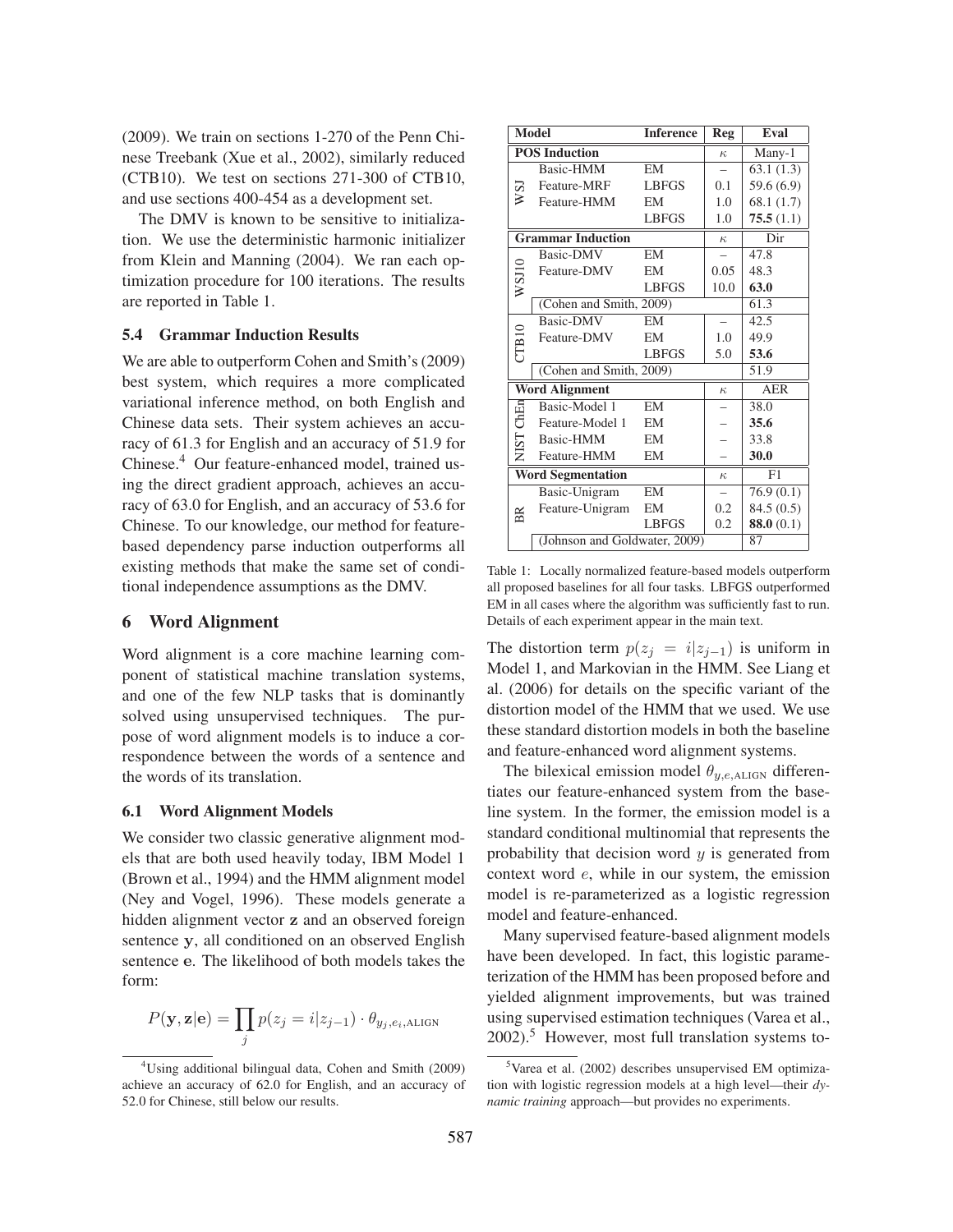day rely on unsupervised learning so that the models may be applied easily to many language pairs. Our approach provides efficient and consistent unsupervised estimation for feature-rich alignment models.

#### 6.2 Word Alignment Features

The BASIC features on pairs of lexical items provide strong baseline performance. We add coarse features to the model in order to inject prior knowledge and tie together lexical items with similar characteristics.

| BASIC:                                                 | $\mathbb{1}(e=\cdot,y=\cdot)$                                       |
|--------------------------------------------------------|---------------------------------------------------------------------|
| EDIT-DISTANCE: $\mathbb{1}(\text{dist}(y, e) = \cdot)$ |                                                                     |
| DICTIONARY:                                            | $\mathbb{1}((y, e) \in D)$ for dictionary D.                        |
| STEM:                                                  | $\mathbb{1}(\text{stem}(e) = \cdot, y = \cdot)$ for Porter stemmer. |
| PREFIX:                                                | $\mathbb{1}(\text{prefix}(e) = \cdot, y = \cdot)$ for prefixes of   |
|                                                        | length 4.                                                           |
| CHARACTER:                                             | $\mathbb{1}(e = \cdot, \text{charAt}(y, i) = \cdot)$ for index i in |
|                                                        | the Chinese word.                                                   |

These features correspond to several common augmentations of word alignment models, such as adding dictionary priors and truncating long words, but here we integrate them all coherently into a single model.

#### 6.3 Word Alignment Data and Evaluation

We evaluate on the standard hand-aligned portion of the NIST 2002 Chinese-English development set (Ayan et al., 2005). The set is annotated with sure S and possible  $P$  alignments. We measure alignment quality using alignment error rate (AER) (Och and Ney, 2000).

We train the models on 10,000 sentences of FBIS Chinese-English newswire. This is not a large-scale experiment, but large enough to be relevant for lowresource languages. LBFGS experiments are not provided because computing expectations in these models is too computationally intensive to run for many iterations. Hence, EM training is a more appropriate optimization approach: computing the Mstep gradient requires only summing over word type pairs, while the marginal likelihood gradient needed for LBFGS requires summing over training sentence alignments. The final alignments, in both the baseline and the feature-enhanced models, are computed by training the generative models in both directions, combining the result with hard union competitive thresholding (DeNero and Klein, 2007), and using agreement training for the HMM (Liang et al., 2006). The combination of these techniques yields a state-of-the-art unsupervised baseline for Chinese-English.

### 6.4 Word Alignment Results

For both IBM Model 1 and the HMM alignment model, EM training with feature-enhanced models outperforms the standard multinomial models, by 2.4 and 3.8 AER respectively.<sup>6</sup> As expected, large positive weights are assigned to both the dictionary and edit distance features. Stem and character features also contribute to the performance gain.

## 7 Word Segmentation

Finally, we show that it is possible to improve upon the simple and effective word segmentation model presented in Liang and Klein (2009) by adding phonological features. Unsupervised word segmentation is the task of identifying word boundaries in sentences where spaces have been removed. For a sequence of characters  $y = (y_1, ..., y_n)$ , a segmentation is a sequence of segments  $\mathbf{z} = (z_1, ..., z_{|\mathbf{z}|})$ such that z is a partition of y and each  $z_i$  is a contiguous subsequence of y. Unsupervised models for this task infer word boundaries from corpora of sentences of characters without ever seeing examples of well-formed words.

### 7.1 Unigram Double-Exponential Model

Liang and Klein's (2009) unigram doubleexponential model corresponds to a simple derivational process where sentences of characters x are generated a word at a time, drawn from a multinomial over all possible strings  $\theta_{z,SEGMENT}$ . For this type, there is no context and the decision is the particular string generated. In order to avoid the degenerate MLE that assigns mass only to single segment sentences it is helpful to independently generate a length for each segment from a fixed distribution. Liang and Klein (2009) constrain individual segments to have maximum length 10 and generate lengths from the following distribution:  $\theta_{l,\text{LENGTH}} = \exp(-l^{1.6})$  when  $1 \leq l \leq 10$ . Their model is deficient since it is possible to generate

<sup>&</sup>lt;sup>6</sup>The best published results for this dataset are supervised, and trained on 17 times more data (Haghighi et al., 2009).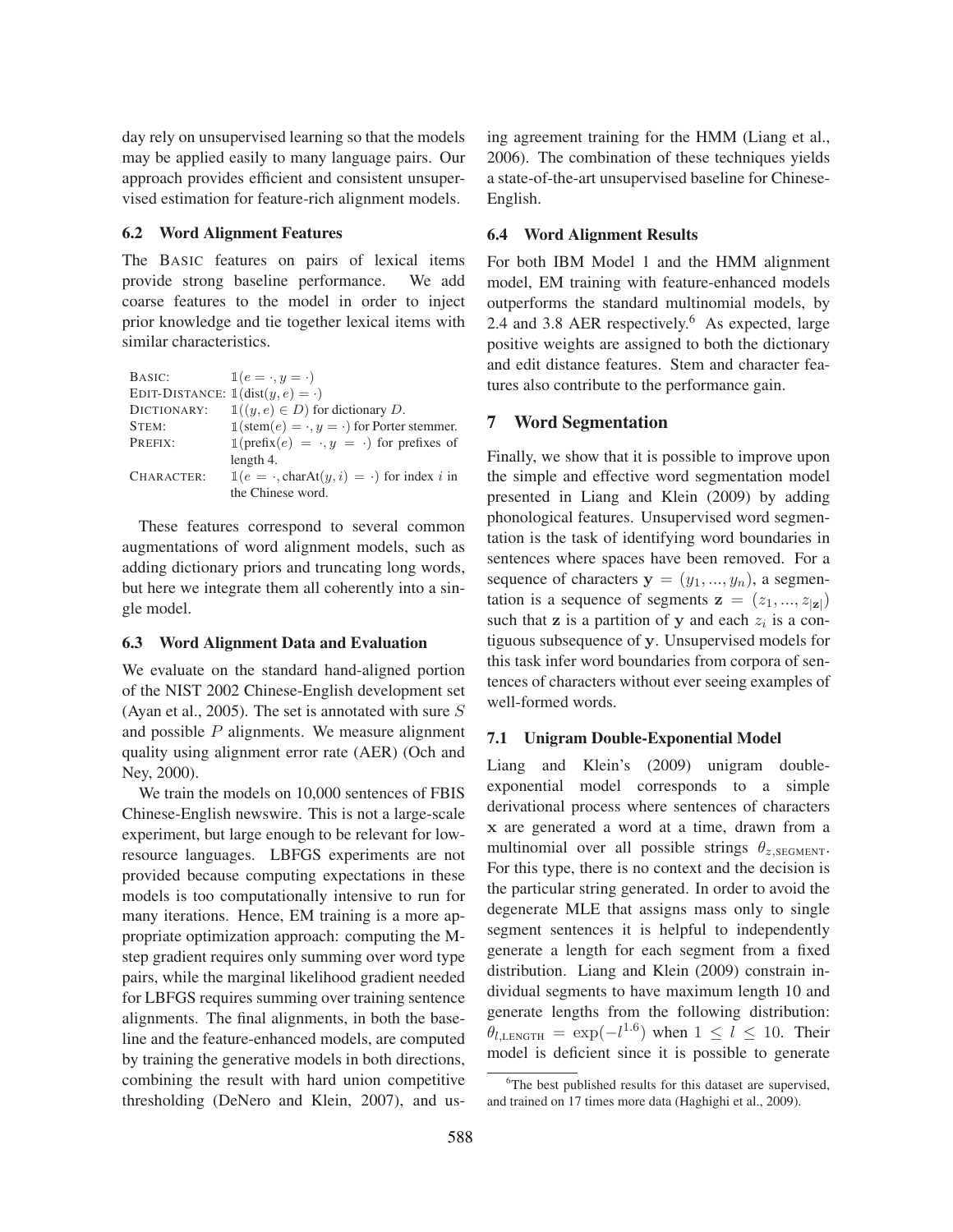lengths that are inconsistent with the actual lengths of the generated segments. The likelihood equation is given by:

$$
P(\mathbf{Y} = \mathbf{y}, \mathbf{Z} = \mathbf{z}) =
$$

$$
\theta_{\text{STOP}} \prod_{i=1}^{|\mathbf{z}|} \left[ (1 - \theta_{\text{STOP}}) \theta_{z_i, \text{SEGMENT}} \exp(-|z_i|^{1.6}) \right]
$$

#### 7.2 Segmentation Data and Evaluation

We train and test on the phonetic version of the Bernstein-Ratner corpus (1987). This is the same set-up used by Liang and Klein (2009), Goldwater et al. (2006), and Johnson and Goldwater (2009). This corpus consists of 9790 child-directed utterances transcribed using a phonetic representation. We measure segment F1 score on the entire corpus.

We run all word segmentation models for 300 iterations with 10 random initializations and report the mean and standard deviation of F1 in Table 1.

## 7.3 Segmentation Features

The SEGMENT multinomial is the important distribution in this model. We use the following features:

| BASIC:         | $1(z = \cdot)$                                                 |
|----------------|----------------------------------------------------------------|
| LENGTH:        | $\mathbb{1}(\text{length}(z) = \cdot)$                         |
| NUMBER-VOWELS: | $\mathbb{1}$ (numVowels $(z) = \cdot$ )                        |
|                | PHONO-CLASS-PREF: $\mathbb{1}$ (prefix(coarsePhonemes(z)) = ·) |
|                | PHONO-CLASS-PREF: $\mathbb{1}$ (suffix(coarsePhonemes(z)) = ·) |

The phonological class prefix and suffix features project each phoneme of a string to a coarser class and then take prefix and suffix indicators on the string of projected characters. We include two versions of these features that use projections with different levels of coarseness. The goal of these features is to help the model learn general phonetic shapes that correspond to well-formed word boundaries.

As is the case in general for our method, the feature-enhanced unigram model still respects the conditional independence assumptions that the standard unigram model makes, and inference is still performed using a simple dynamic program to compute expected sufficient statistics, which are just segment counts.

### 7.4 Segmentation Results

To our knowledge our system achieves the best performance to date on the Bernstein-Ratner corpus, with an F1 of 88.0. It is substantially simpler than the non-parametric Bayesian models proposed by Johnson et al. (2007), which require sampling procedures to perform inference and achieve an F1 of 87 (Johnson and Goldwater, 2009). Similar to our other results, the direct gradient approach outperforms EM for feature-enhanced models, and both approaches outperform the baseline, which achieves an F1 of 76.9.

## 8 Conclusion

We have shown that simple, locally normalized models can effectively incorporate features into unsupervised models. These enriched models can be easily optimized using standard NLP building blocks. Beyond the four tasks explored in this paper—POS tagging, DMV grammar induction, word alignment, and word segmentation—the method can be applied to many other tasks, for example grounded semantics, unsupervised PCFG induction, document clustering, and anaphora resolution.

#### Acknowledgements

We thank Percy Liang for making his word segmentation code available to us, and the anonymous reviewers for their comments.

## Appendix: Optimization

In this section, we derive the gradient of the log marginal likelihood needed for the direct gradient approach. Let  $w_0$  be the current weights in Algorithm 2 and  $\mathbf{e} = \mathbf{e}(\mathbf{w}_0)$  be the expectations under these weights as computed in Equation 2. In order to justify Algorithm 2, we need to prove that  $\nabla L(\mathbf{w}_0) = \nabla \ell(\mathbf{w}_0, \mathbf{e}).$ 

We use the following simple lemma: if  $\phi$ ,  $\psi$  are real-valued functions such that: (1)  $\phi(\mathbf{w}_0) = \psi(\mathbf{w}_0)$  for some  $\mathbf{w}_0$ ; (2)  $\phi(\mathbf{w}) \leq \psi(\mathbf{w})$  on an open set containing  $\mathbf{w}_0$ ; and (3),  $\phi$  and  $\psi$ are differentiable at  $\mathbf{w}_0$ ; then  $\nabla \psi(\mathbf{w}_0) = \nabla \phi(\mathbf{w}_0)$ .

We set  $\psi(\mathbf{w}) = L(\mathbf{w})$  and  $\phi(\mathbf{w}) = \ell(\mathbf{w}, \mathbf{e}) - \sum_{\mathbf{z}} P_{\mathbf{w}_0}(\mathbf{Z} =$  $\mathbf{z}|\mathbf{Y}=\mathbf{y})\log P_{\mathbf{w}_0}(\mathbf{Z}=\mathbf{z}|\mathbf{Y}=\mathbf{y})$ . If we can show that  $\psi, \phi$ satisfy the conditions of the lemma we are done since the second term of  $\phi$  depends on  $w_0$ , but not on w.

Property (3) can be easily checked, and property (2) follows from Jensen's inequality. Finally, property (1) follows from Lemma 2 of Neal and Hinton (1998).